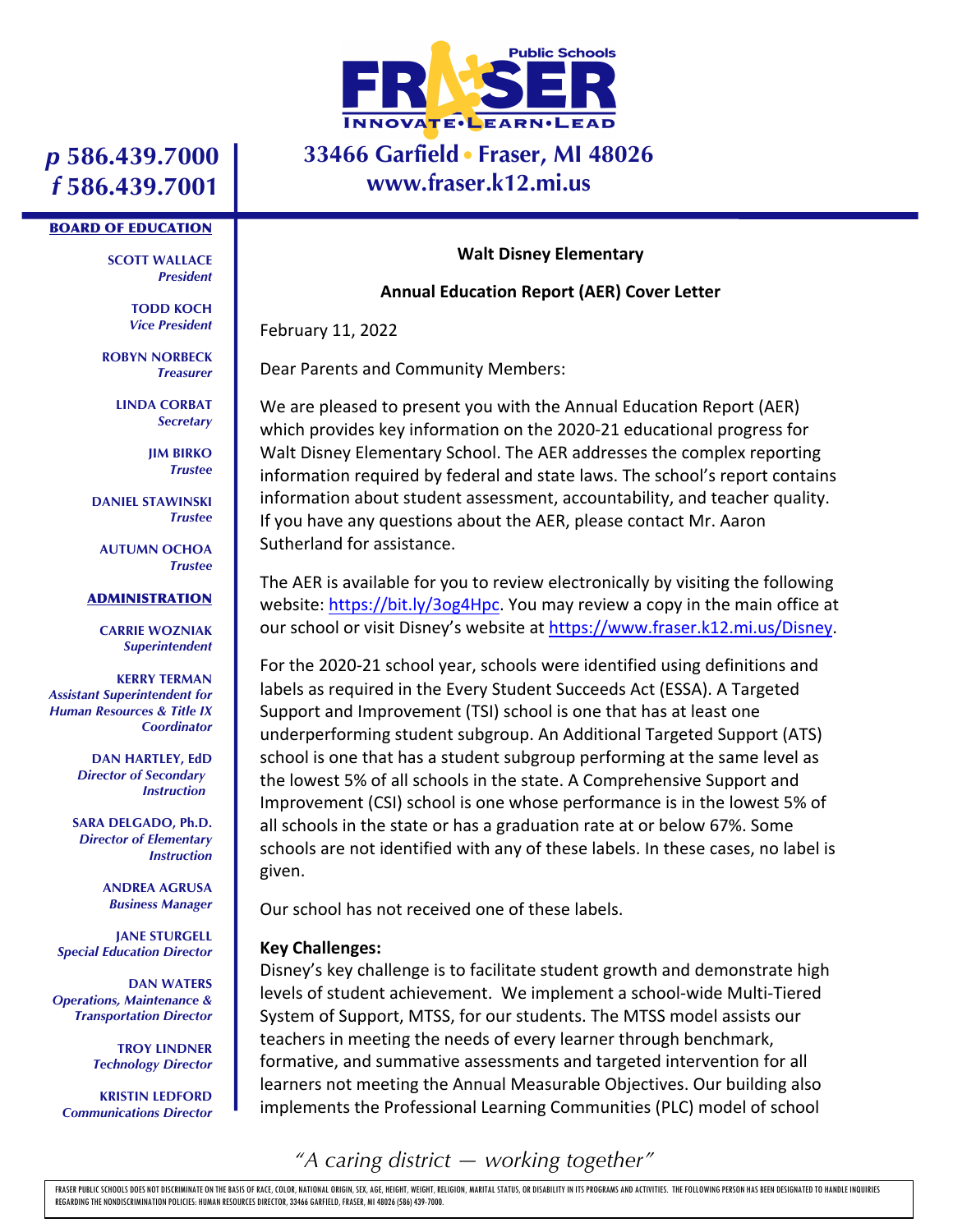

# *p* **586.439.7000** *f* **586.439.7001**

# **33466 Garfield Fraser, MI 48026 www.fraser.k12.mi.us**

improvement. Through the PLC model, our teachers work collaboratively, by grade levels on: defining curriculum essentials, setting SMART goals, analyzing common assessment results, and monitoring student progress. All our students are setting individual goals in reading and math.

State law requires that we also report additional information. The following information meets these State requirements.

State law requires that we also report additional information.

#### 1. PROCESS FOR ASSIGNING PUPILS TO THE SCHOOL

Fraser Public Schools and Disney Elementary assigns students to available roster slots within the district and school through the following district process:

- Fraser Public Schools residents living within the Disney boundaries.
- Siblings of current Disney students that apply during open enrollment periods.
- Fraser Public School residents living outside of the Disney boundaries who apply for Internal Schools of Choice during open enrollment periods.
- County-wide Schools of Choice residents that live within Macomb County that apply during open enrollment periods.
- Each building is assigned schools of choice students based on classroom space, target numbers per grade level, and, if possible, honoring parent school requests.

### 2. THE STATUS OF THE 3-5 YEAR SCHOOL IMPROVEMENT PLAN

Disney continues to meet the challenges of Annual Yearly Progress through a successful school improvement plan and process. Disney Elementary, along with Fraser Public Schools, is focused on building customized student learning environments, and student-centered classrooms based on the Universal Design for Learning models. We are using the Fraser Public Schools' Strategic Growth Plan 2019-2022 to guide our objectives and monitor our progress. Disney's specific focus of 2020-2021 is to maintain our ELA and Mathematics targets, continuing our UDL Cohort Model while developing our school in four key areas. Fraser and Disney Elementary are improving the student experience with focus on Teaching Practices, Learning Partnerships, Learning Environment and use of our Digital Ecosystem to support all students both academically and emotionally. Through District Provided Professional Development, our building has been able to work collaboratively to give teachers time to work in their grade levels, develop essential items in the curriculum, and monitor the progress of student data and student growth while caring for Social Emotional Learning.

## *"A caring district — working together"*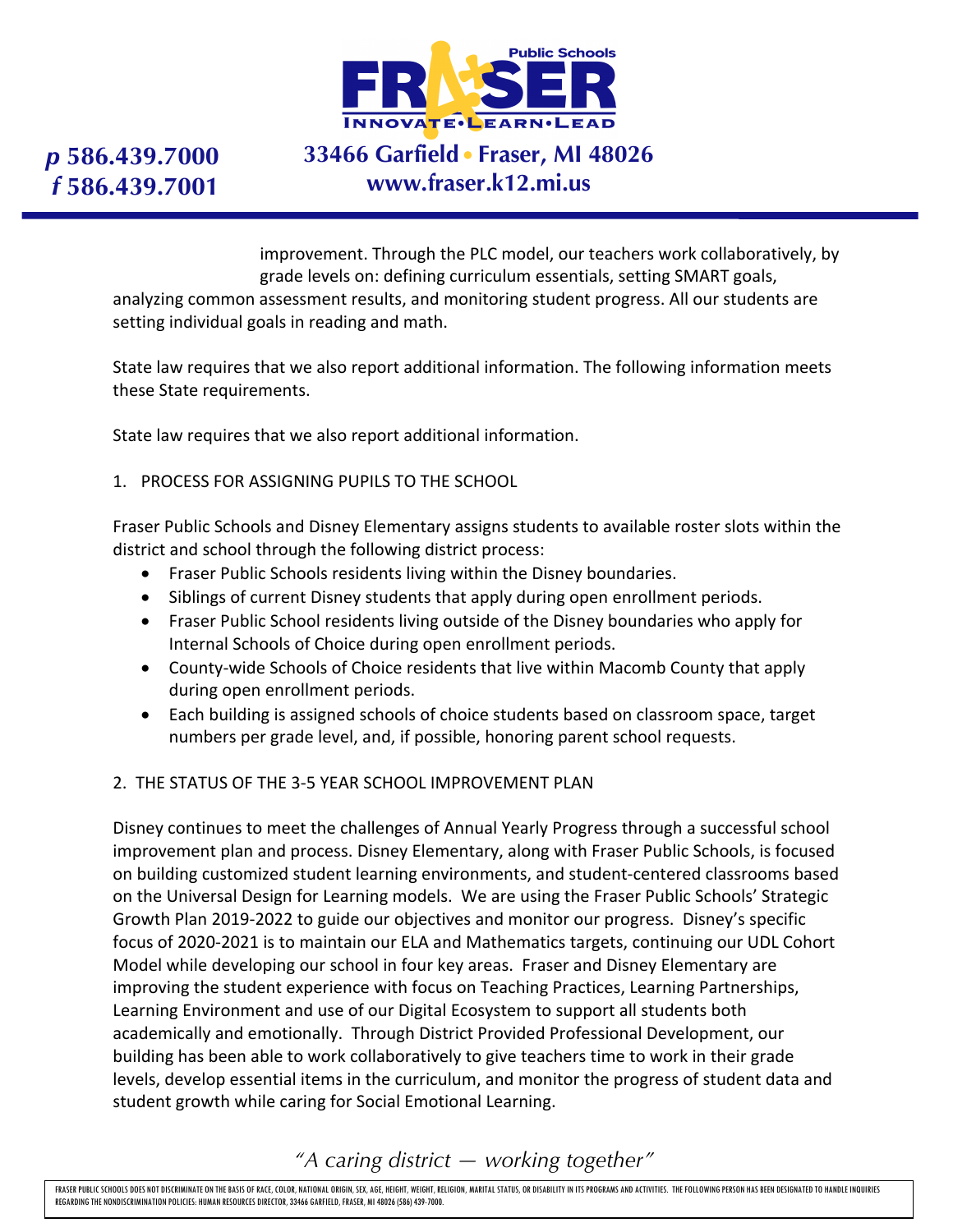

*p* **586.439.7000** *f* **586.439.7001**

# **33466 Garfield Fraser, MI 48026 www.fraser.k12.mi.us**

## 3. A BRIEF DESCRIPTION OF EACH SPECIALIZED SCHOOL

Disney Elementary is not a specialized school.

## 4. IDENTIFY HOW TO ACCESS A COPY OF THE CORE CURRICULUM, A DESCRIPTION OF ITS IMPLEMENTATION, AND AN EXPLANATION OF THE VARIANCES FROM THE STATE'S MODEL

The state of Michigan defines the comprehensive core curriculum as the essential curriculum content that all students must learn in order to progress through the various educational levels. In the last year, departments and K-12 District Committees have been engaged in reassessing and revamping the core curriculum to better align with the Common Core State Standards, NGSS, C3, and Michigan Content Expectations to design a Competency Based Learning Model. Time and effort have been spent to ensure that the Disney Elementary curriculum will prepare students appropriately.

The results of this process are assessed through individual classroom and teacher assessment procedures as well as M-STEP and Disney Elementary test results. Departments and Curriculum Leaders have developed common tests that assess student learning. This type of data will allow teachers to analyze and improve any area of weakness discovered in student learning. Our continued goal for 2020-2021 is the continued implementation and expansion of targeted tiered interventions that will support our students in the area of reading and mathematics.

A copy of the comprehensive core curriculum can be obtained by contacting Dr. Sara Delgado, Director of Elementary Instruction.

## 5. THE AGGREGATE STUDENT ACHIEVEMENT RESULTS FOR ANY LOCAL COMPETENCY TESTS OR NATIONALLY NORMED ACHIEVEMENT TESTS

| Grade Level                            | 2019 MSTEP | 2021 MSTEP | 2019 MSTEP | 2021 MSTEP |
|----------------------------------------|------------|------------|------------|------------|
|                                        | <b>ELA</b> | <b>ELA</b> | Math       | Math       |
|                                        | Proficient | Proficient | Proficient | Proficient |
| К                                      | N/A        | N/A        | N/A        | N/A        |
| 1                                      | N/A        | N/A        | N/A        | N/A        |
| $\overline{2}$                         | N/A        | N/A        | N/A        | N/A        |
| 3                                      | 29.4%      | 32.6%      | 51%        | 48.8%      |
| 4                                      | 47.8%      | 31.3%      | 50%        | 40.8%      |
| 5                                      | 58.7%      | 23.8%      | 54.3%      | 25%        |
| 6                                      | 57.9%      | 35%        | 56.1%      | 37.5%      |
| "A caring district - working together" |            |            |            |            |

### **Local Data Results: Percent of Students on Grade Level**